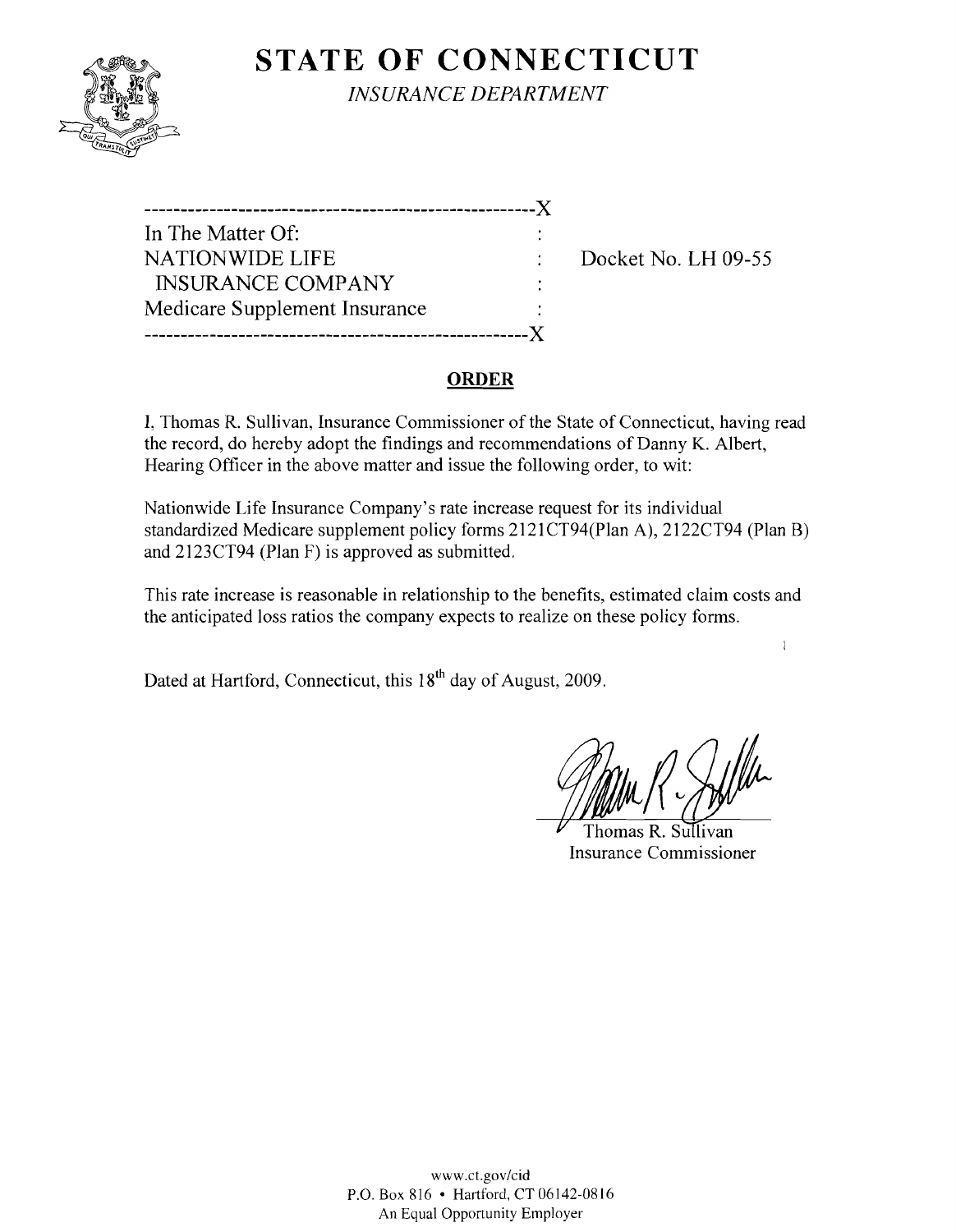# **STATE OF CONNECTICUT**



*INSURANCE DEPARTMENT* 

| In The Matter Of:             |  |
|-------------------------------|--|
| <b>NATIONWIDE LIFE</b>        |  |
| <b>INSURANCE COMPANY</b>      |  |
| Medicare Supplement Insurance |  |
|                               |  |

Docket No. LH 09-55

#### **PROPOSED FINAL DECISION**

### **1. INTRODUCTION**

The Insurance Commissioner of the State of Connecticut is empowered to review rates charged for individual and group Medicare supplement policies sold to any resident of this State who is eligible for Medicare. The source for this regulatory authority is contained in Chapter 700c and Section 38a-495a of the Connecticut General Statutes.

After due notice a hearing was held at the Insurance Department in Hartford on July 30, 2009 to consider whether or not the rate increase requested by Nationwide Life Insurance Company on its individual standardized Medicare supplement business should be approved.

No members from the general public attended the hearing.

No representatives from Nationwide Life attended the hearing.

The hearing was conducted in accordance with the requirements of Section 38a-474, Connecticut General Statutes, the Uniform Administrative Procedures Act, Chapter 54 of the Connecticut General Statutes, and the Insurance Department Rules of Practice, Section 38a-8-1 et seq. of the Regulations of Connecticut State Agencies.

A Medicare supplement (or Medigap) policy is a private health insurance policy sold on an individual or group basis which provides benefits that are additional to the benefits provided by Medicare. For many years Medicare supplement policies have been highly regulated under both state and federal law to protect the interests of persons eligible for Medicare who depend on these policies to provide additional coverage for the costs of health care.

Effective December 1, 2005, Connecticut amended its program of standardized Medicare supplement policies in accordance with Section 38a-495a of the Connecticut General Statutes, and Sections 38a-495a-l through 38a-495a-21 of the Regulations of Connecticut Agencies. This program, which conforms to federal requirements, provides that all insurers offering Medicare supplement policies for sale in the state must offer the basic "core" package of benefits known as Plan A. Insurers may also offer anyone or more of eleven other plans (Plans B through L).

www.cLgov/cid P.O. Box 816 • Hartford, CT 06142-0816 An Equal Opportunity Employer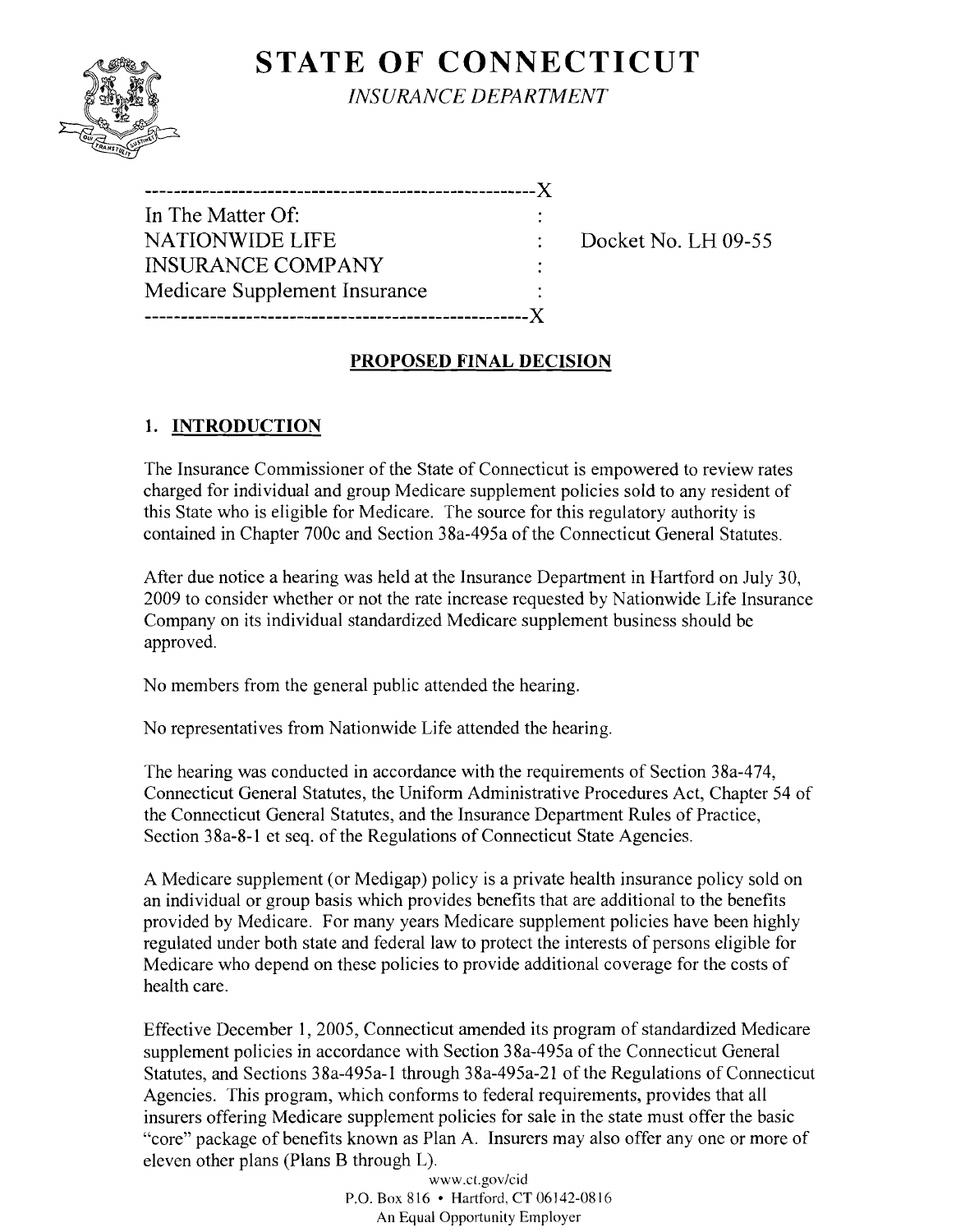Effective January 1,2006, in accordance with Section 38a-495c of the Connecticut General Statutes (as amended by Public Act 05-20) premiums for all Medicare supplement policies in the state must use community rating. Rates for Plans A through L must be computed without regard to age, gender, previous claims history or the medical condition of any person covered by a Medicare supplement policy or certificate.

The statute provides that coverage under Plan A through L may not be denied on the basis of age, gender, previous claims history or the medical condition of any covered person. Insurers may exclude benefits for losses incurred within six months from the effective date of coverage based on a pre-existing condition.

Effective October 1, 1998, carriers that offer Plan B or Plan C must make these plans as well as Plan A, available to all persons eligible for Medicare by reason of disability.

Insurers must also make the necessary arrangements to receive notice of all claims paid by Medicare for their insureds so that supplemental benefits can be computed and paid without requiring insureds to file claim forms for such benefits. This process of direct notice and automatic claims payment is commonly referred to as "piggybacking" or "crossover".

Sections 38a-495 and 38a-522 of the Connecticut General Statutes, and Section 38a-495a-10 of the Regulations of Connecticut Agencies, state that individual and group Medicare supplement policies must have anticipated loss ratios of 65% and 75%, respectively. Under Sections 38a-495-7 and 38a-495a-10 of the Regulations of Connecticut Agencies, filings for rate increases must demonstrate that actual and expected losses in relation to premiums meet these standards, and anticipated loss ratios for the entire future period for which the requested premiums are calculated to provide coverage must be expected to equal or exceed the appropriate loss ratio standard.

Section 38a-473 of the Connecticut General Statutes provides that no insurer may incorporate in its rates for Medicare supplement policies factors for expenses that exceed 150% of the average expense ratio for that insurer's entire written premium for all lines of health insurance for the previous calendar year.

### II. **FINDING OF FACT**

After reviewing the exhibits entered into the record of this proceeding, and utilizing the experience, technical competence and specialized knowledge of the Insurance Department, the undersigned makes the following findings of fact:

- 1. Nationwide Life Insurance Company has requested an 11.0% rate increase for its individual standardized Medicare supplement policy forms 2121CT94 (Plan A), 2122CT94 (Plan B), and 2123CT94 (Plan F).
- 2. There were 5,600 policies nationwide and 399 in Connecticut as of  $12/31/08$ . The majority of these policies are in Plan F, 3,909 nationwide and 193 in Connecticut.
- 3. This is a closed block of business.
- 4. Nationwide certified that their expense factors are in compliance with section 38a-473, C.G.S.